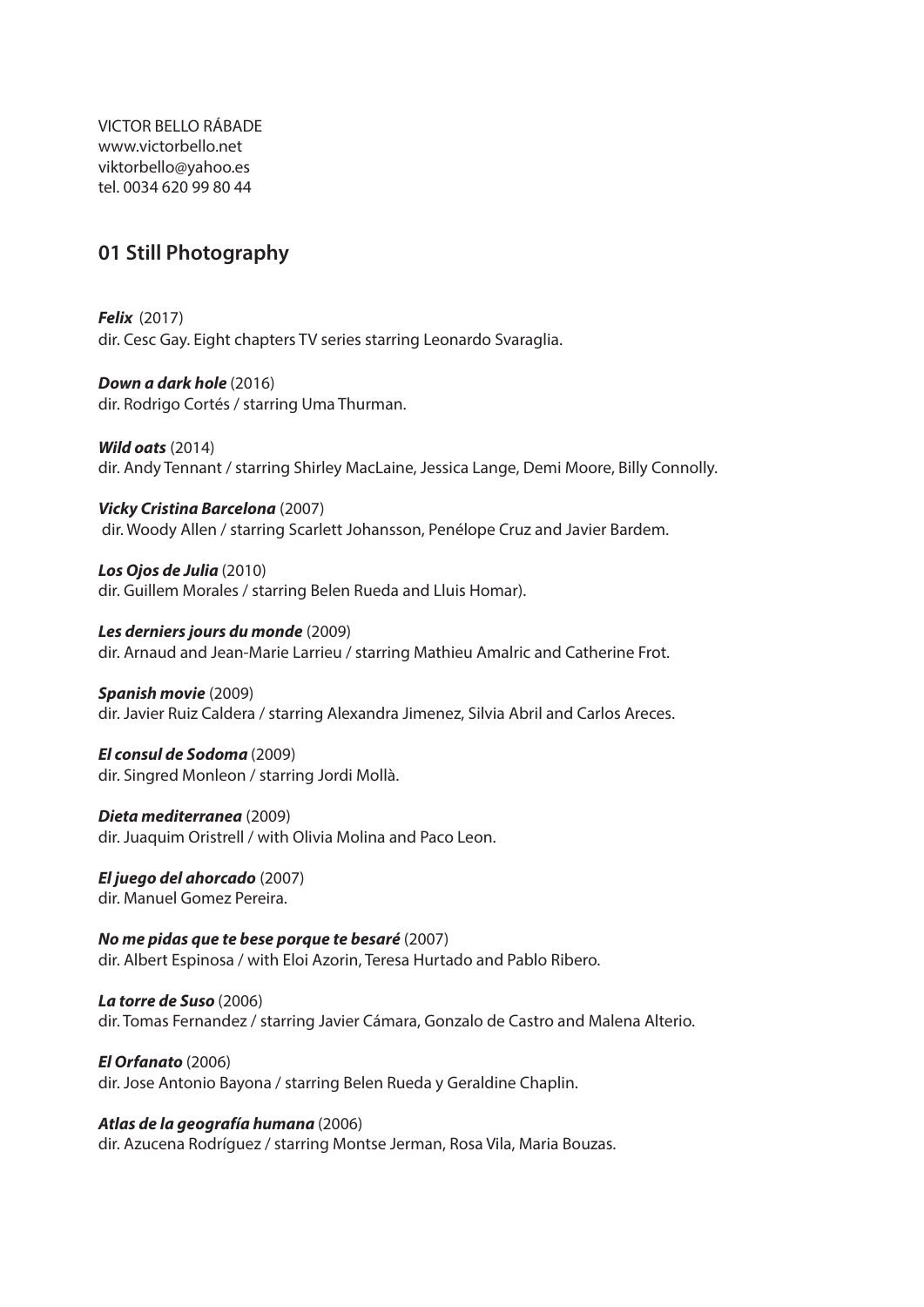### *La educación de las hadas* (2005)

dir. Jose Luis Cuerda / starring Ricardo Darin, Bebe e Irene Jacob.

*Ficció* (2005) dir. Cesc Gay / starring Eduard Fernandez and Javier Cámara.

## *El penalti mas largo del mundo* (2004)

dir. Roberto Santiago / starring Fernando Tejero.

*Inconscientes* (2003) dir. Joaquim Oristrell / starring Leonor Watling, Luis Tosar, Mercedes Sampietro, Juanjo Puigcorvé.

*Nubes de Verano* (2003) dir. Felipe Vega / starring David Selvas.

*Flores de sangre* (2002) dir. Alein Tunner, and Myriam Mézières.

*Krampack* (2000) dir. Cesc Gay.

## **02 Short participation**

*Los pelayos* (2012) dir. Eduard Cortés starring Daniel Brühl, Lluis Homar.

#### *Barcelona, ciutat neutral* (2011), TV series.

*Clean Break* (2008) dir. Robert Malenfant; starring Angus McFadyen.

*Body armour* (2007) dir. Gerry Lively;starring Chazz Palminteri.

*Il Toscanaccio* (2007) by Matteo Marconi.

## **03 Filming Making of**

*Dieta mediterranea* (2008) dir. Joaquim Oristrell.

*Atlas de la geografia humana* (2006) dir. Azucena Rodriguez.

*Ficció* (2005) dir. Cesc Gay.

*Nubes de verano* (2003) dir. Felipe Vega.